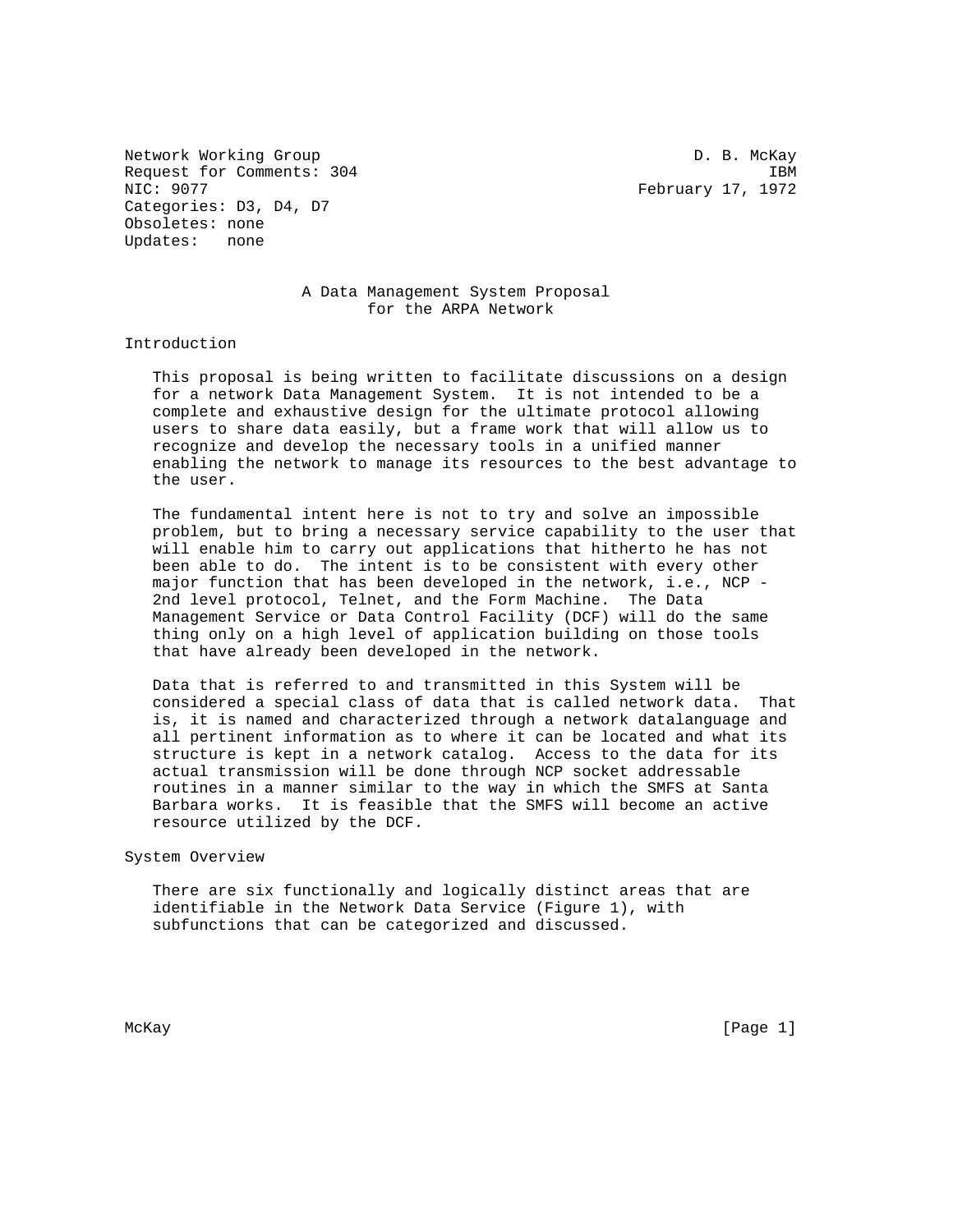- 1. The user interface to the DCF. In an interactive environment such as the ARPA network, this interface would be serviced by Telnet supporting the local user at his terminal directing the request to the DCF. The DCF in this case would be a specialized server task.
- 2. The DCF or that functional unit responsible for coordinating all the activity of the Network Data Service. It also houses the interfaces to all other functions.
- 3. The Network Catalog or Directory which contains all information about network data.
- 4. The Data Reconfiguration Service or Form Machine that would be called on when data translation or reconfiguration is needed. This would be invoked automatically, when possible, by the DCF and would remove this responsibility from the user. For more specialize translation, however, the user will still be able to write programs for, and execute them on, the Form Machine.
- 5. The remote DCF or DCF' would contain enough function to recognize the request being made of it by the DCF It would be a server task to the DCF.
- 6. File xfer protocol would be a function that the DCF and the DCF' would initiate as the means to control data transfer in the network.

 A more detailed discussion of each of these areas appears in the following sections.

## User Interface

 It was stated in RFC146 that the DCF should handle all network resources as a single resource and utilize it as best it can. This statement was also meant to incorporate the Data Computer and Unicon storage as part of this resource. The extent to which this can be done is an open question but the use of the Data Language developed by CCA would provide a consistent interface to the user utilizing these network services and possibly facilitate the use of the Data Compiler by the DCF.

 It should be pointed out at this time that the DCF is a logical function that can reside anywhere including on the Data Computer.

 The user should be allowed to enter all command and updates interactively to the DCF. The DCF will be a serving user process that will interface to the Telnet Server routine. The actual data of the terminal transmissions will be the commands and data the user will be transmitting to the DCF. By adopting the Telnet protocol as the initial user interface, the DCF can be accessed by all the users with Telnet.

McKay [Page 2]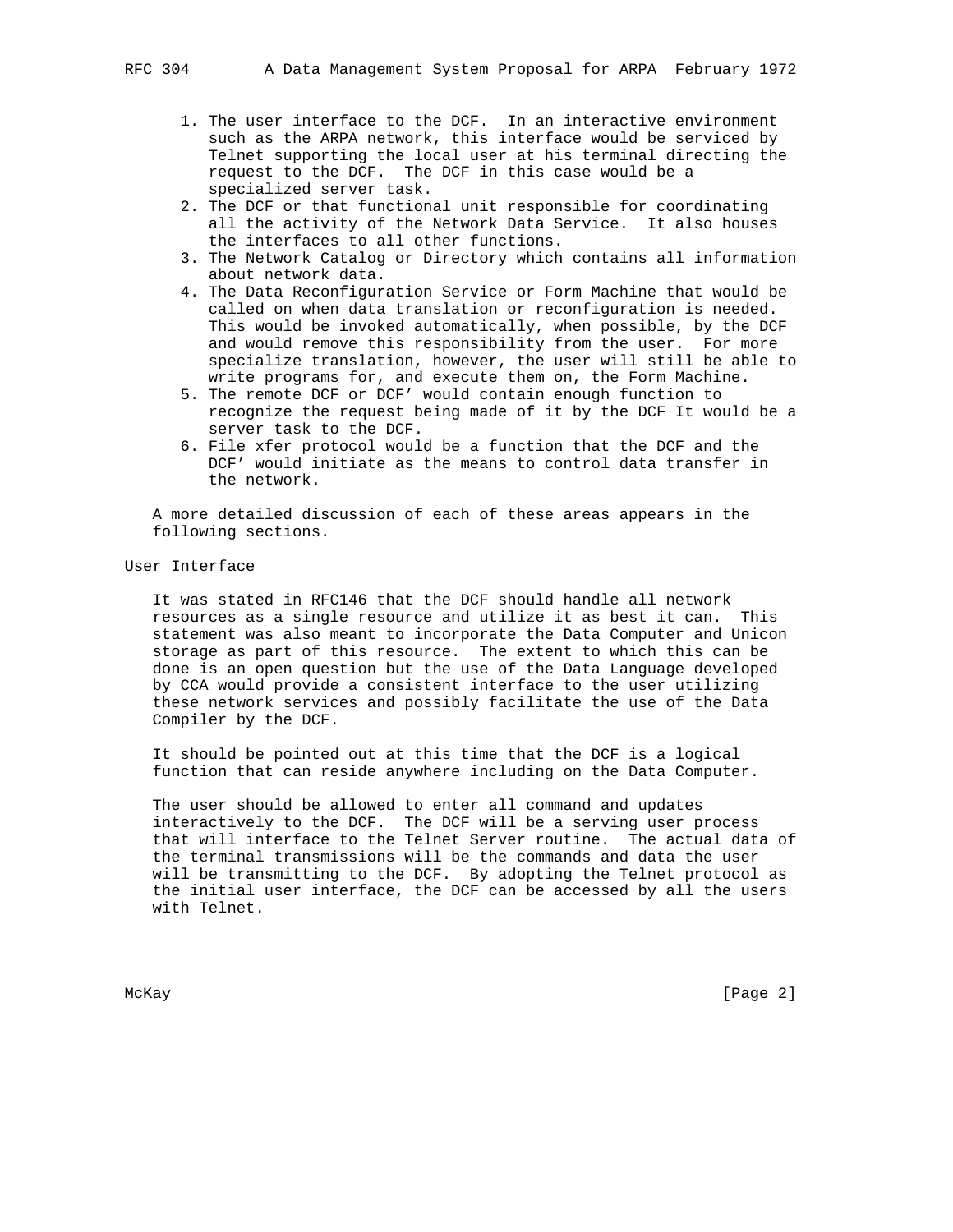The actual user commands and data itself is an area that requires more investigation. The following comments offer suggestions as to what a final data language and manipulation language should do.

 There are at least two logically distinct functions that must be performed. The actual defining and redefining of the data, and the request for service such as catalog entry and request for information. This proposal is not intended to provide access to every data base in the network; instead it is aimed at those files that are catalogued and known to the DCF in the manner analogous to the Data Computer's knowledge of its Data Base.

 The following Data Description Concepts described in detail in CCA's Data-language are also useful in the DCF. First of all, the Data Containers are groups of nested boxes. The box represents the data or other data containers that are kept in the box. It represents a named set of locations in some storage medium. There are also several types of data container such as STRING, INT, REAL, PTR, ARRAY, LIST, STRUCT, and MIX. Finally, each of these containers can be named. The name can also qualify the item of interest by a concatenation of names to reflect the logical nesting of the containers.

 Although storage and retrieval mechanisms should be the same as those proposed in the DL, initially it should not be necessary to implement all the functions that filter and manipulate the data. For example, in an initial implementation of a DCF it would not be necessary to provide the user with relational, boolean and computational operators. Users specifically interested in this type of service could be directed to use the Data Computer under his own initiative, or as a service of the DCF.

 Several of the operators specified in the language are important and must be considered in the DCF.

 The following list represents key operators for a DCF with a brief description of what each function is. For a more detailed discussion of each statement the reader should read the Datalanguage report by  $CCA$ 

 The assign operation places value into the containers with the containers being single items or referencing other containers.

 Subscripting allows selection by element number. It is a powerful tool for specifying, in large containers of data, the reference and transmissions of only the necessary parts. Files can be subsetted by

McKay [Page 3]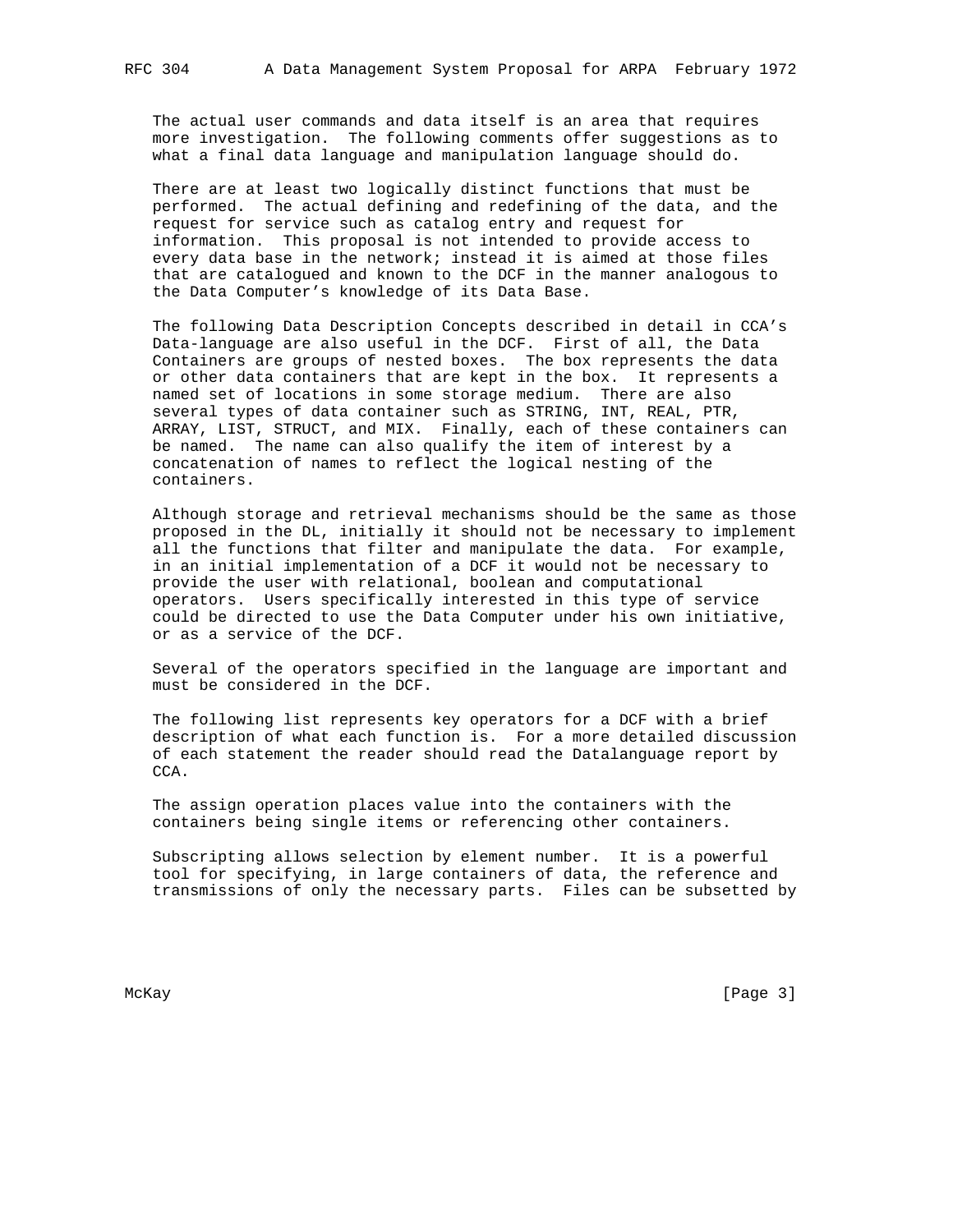containerization referencing fields and records which can be further classified by subscripting. This subscripting function can be further extended to include the DL's virtual list concept.

 Maintenance of the files must be provided with the delete and add function applied to the container referenced data.

 A second consideration in a catalog is the question of how feasible it would be to keep back-up or duplicate copies of network files. This of course raises the question of a multiple copy update protocol. I feel the discussion and development of this protocol, although important, can be postponed in lieu of keeping multiple copies of files that are primarily read-only files.

 For experimental reasons the DCF should have at least one data base that is kept at different locations - possibly NIC, with the capability of access anyone of them in the event of system failure at other locations. This is an important point, it exploits one of the major advantages of a computer network namely more reliable data accessibility.

 Finally, the actual location of the network directory is an interesting question. In the interest of reliability it should be kept at multiple locations. The network directory can be logically separated into two segments. The local directory and distributed directory. Both parts refer to network data. The local segment is kept up-to-date relative to the network data that resides on that system. The network segment records the location of files that are duplicated on other file systems and system pointers to references made of remote single system files.

 Updates can be made to the network segment on a periodic basis. These updates will reflect changes in the local segments. If we consider "read-only" files distributed initially and local segments reflecting the changes in local files, the need for simultaneous update of multiple copies and network segments of the catalog becomes much less critical. Based on the two segment approach to the network directory it seems most convenient to keep copies on all systems that have localized network data. This would include a catalog on the Data Computer.

Data Conversion (Form Machine)

 The Form machine represents an essential network function that can be invoked by the DCF when necessary. The Form Machine would be used in the same manner it was intended to be used only now the DCF would intervene in place of the user. This would represent a common

McKay [Page 4]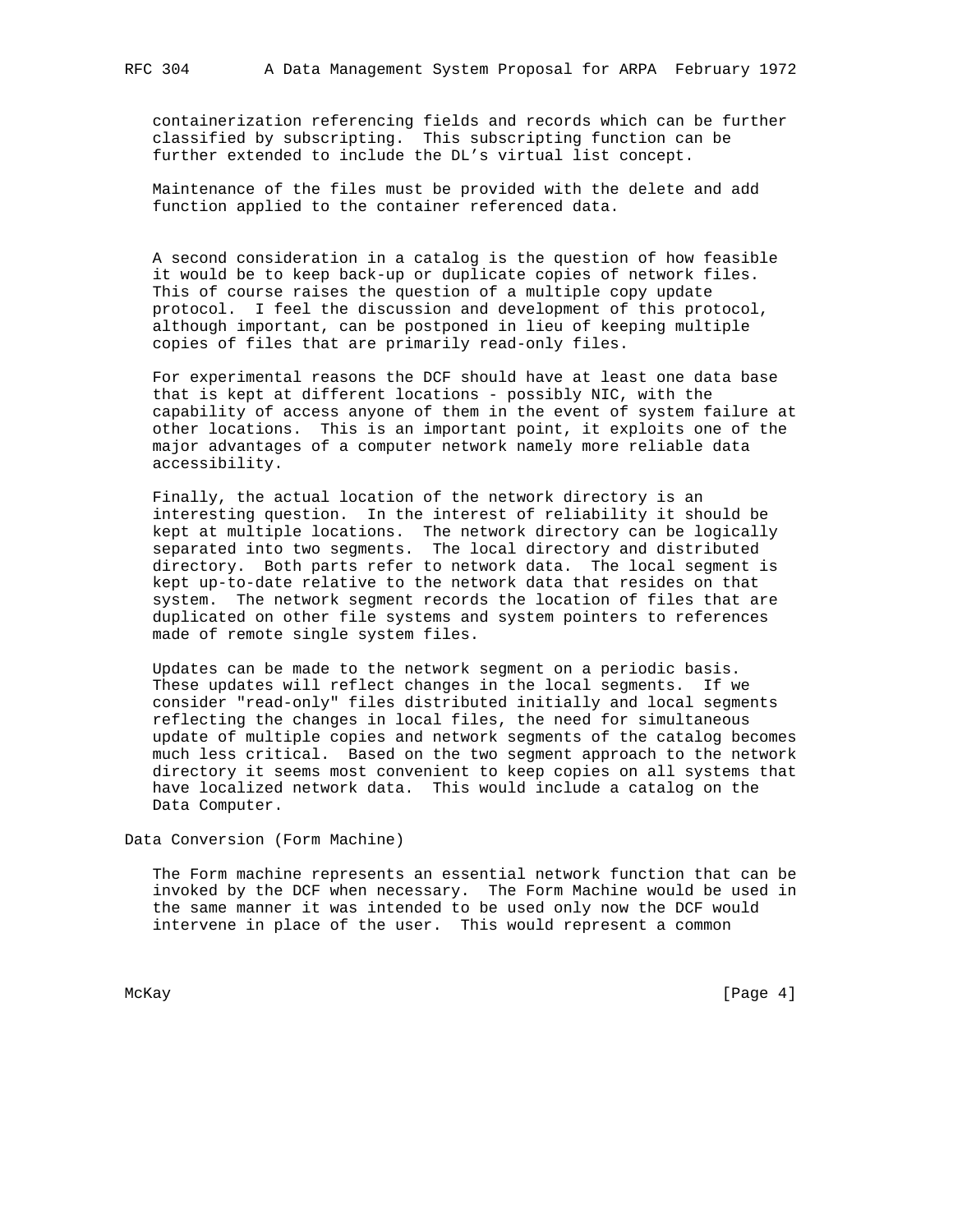interface to the network for the user. Having the user use the Datalanguage for file transfer and conversions would mean the DCF's management of his Form machine Services.

 The motivation behind the Form machine is consistent with a service that should be provided in a network data sharing facility, namely, application programs require different formats from program to program and the network should adapt to the individual program requirements. This is also true of console configurations and machine dependent data.

 The modus operandi of the service is descriptions of data are supplied by the application programmer in forms that the service stores by name. In the case discussed here the DCF would invoke the data transformation on the network data stream by calling the forms by name. These would be a standard set of forms for machine dependent data that would be written as part of a general implementation of the DCF and would be invoked when necessary by the DCF.

 There are three conceptual connections to the Data Reconfiguration Service (DRS).

- 1. The critical connection between the originating user an the DRS. In this case it would be the DCF. This raises the question of how the user would communicate with the Form Machine. He could use normal procedures and the directory to the DRS by Telnet or he could allow the DCF establish a connection for him with his defined forms cataloged in the network catalog automatically.
- 2.-3. The other two connections are between the user process and the serving process which are made by the DRS through the NCP.

 Since the Form Machine represents an invaluable service to the network it is imperative that it reside in several locations with user named forms available at each DRS location. This will ensure available service when needed. However, having the DRS invoked by the DCF raises two interesting areas of investigation.

 The first is the question of the common interface that the network presents to the user. If the Datalanguage is to be the common interface, then is it practical and feasible for a mapping service to be performed by the DCF that will convert Datalanguage statement into the proper parameters and statements necessary to the form machine? This is an area that has to be discussed and further investigated. I would encourage anyone to submit an RFC on this subject.

McKay [Page 5]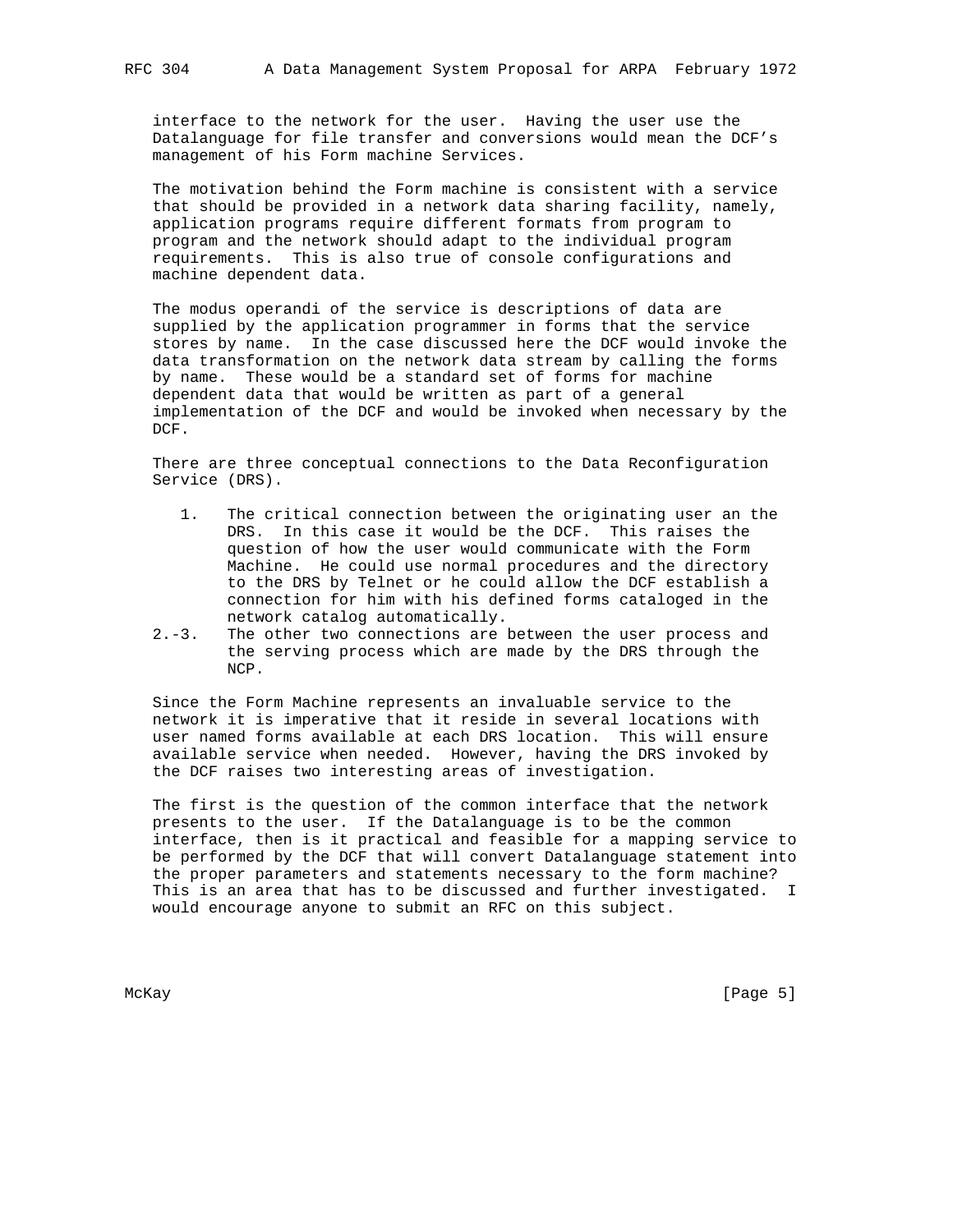The second question is a simple one and has to do with the question of the file transfer protocol and whether or not it is sufficient to handle the requirements for the form machine connections from a remote location.

File Transfer Protocol (FTP)

 The objectives of the FTP are to promote sharing of files, encourage implicit (without explicit login) use of computers, and to shield the user from variations in file and storage systems of various hosts. The use of these related operation in the FTP by the DCF allows us to extend these ideas to the restructuring and subfile level that was discussed in the user interface section.

 In addition, request can be made to any DCF on any system to retrieve a file and transfer it to any other system. This means not only that implicit use of systems be encouraged but the user will be removed from the burden of explicitly having his system linked to the system transferring the file. For example, if someone is running an analysis program at BBN which may also have a DCF. A request for a file to be shipped to BBN from the Santa Barbara 75 could be made to the DCF at BBN without the user having to communicate with the 75 directly.

 The sending and receive connection would be initiated by the DCF with the logical link between the two systems obeying the FTP. The only modification I can see in the FTP that would be necessary is an acknowledgement to the commands sent to the sending and receiving sites by the DCF. In addition, an acknowledgement to the end of file indication would be sent to the sending system and to the DCF. The rename from, rename to, delete and list request would be transmitted by the DCF directly with all acknowledgments being returned to it.

 The remote DCF and DCF' mentioned earlier would recognize and handle all the FTP messages. In addition, it would recognize requests being made for a particular container or subset of the data. It should be able to recognize the information given to it, access the data requested and be able to strip off the necessary information requested and transmit it.

 The complexity of the DCF' would depend on the amount of functional capability that was incorporated into the network portion of the Data-language.

McKay [Page 6]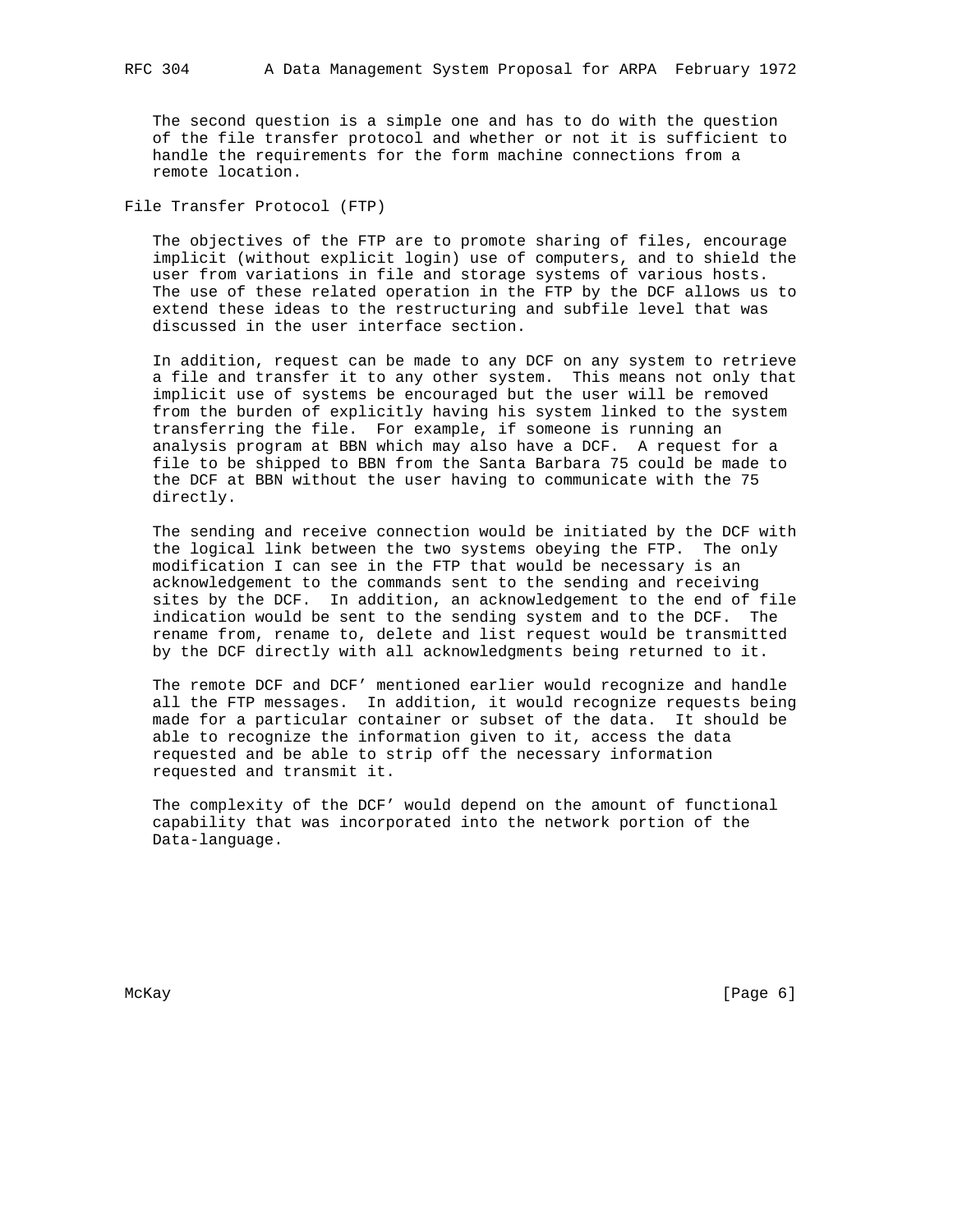## Conclusion

 This paper is intended to promote ideas and discussion in all of the areas mentioned. The principle outcome is to start a coordinated specification and implementation effort to provide data sharing in the network.



 Network Data Service System Overview

Figure 1

McKay [Page 7]